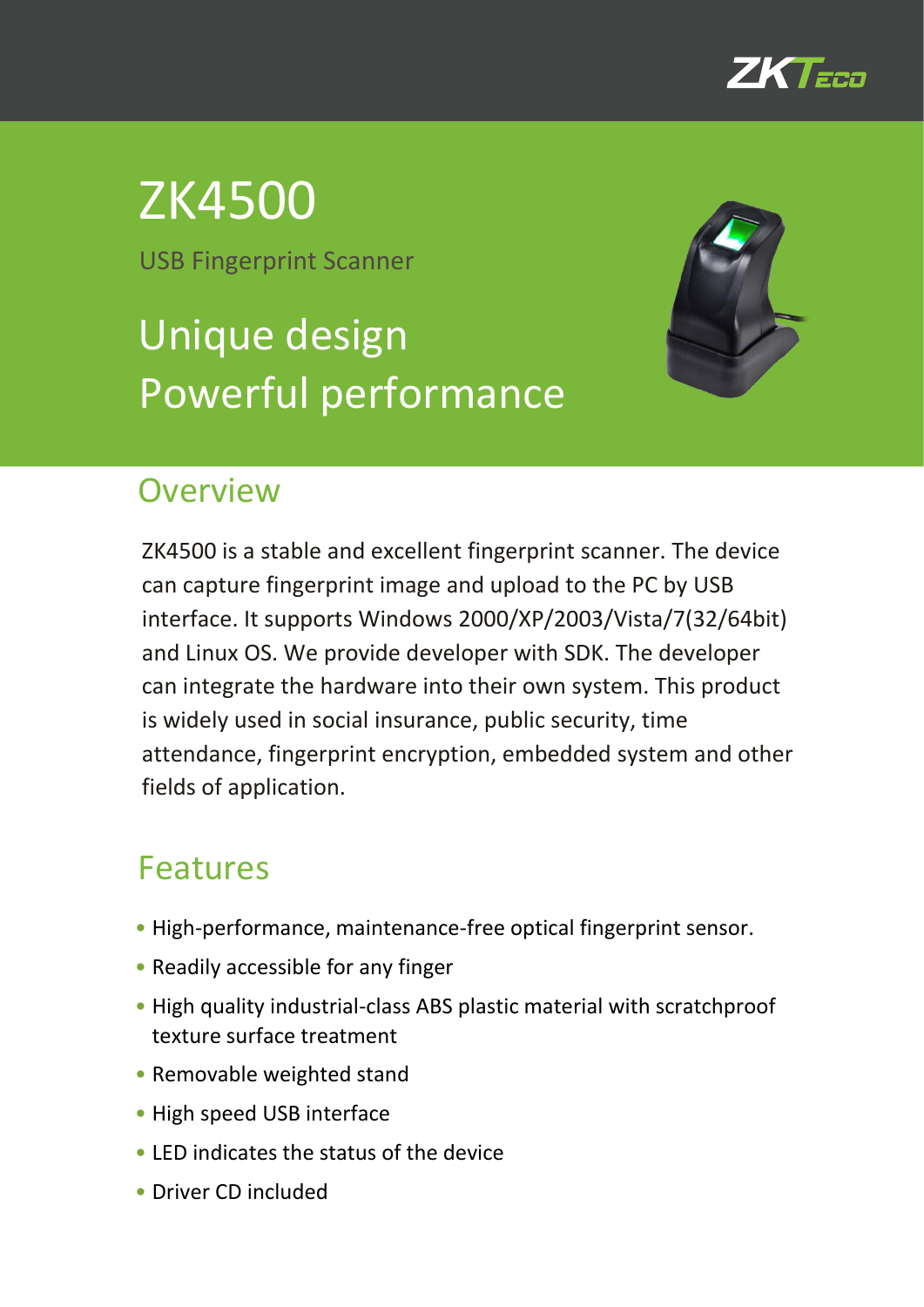• Available SDK for secondary development

### Specifications

| <b>Model Name</b>                 | ZK4500                                               |
|-----------------------------------|------------------------------------------------------|
| Material                          | Optical                                              |
| <b>CPU</b>                        | 120MHz DSP                                           |
| Flash                             | 16 KB                                                |
| SoC                               | <b>RTOS</b>                                          |
| <b>Image Quality</b>              | 0.3 million pixels CMOS                              |
| <b>Encrypted Fingerprint Data</b> | <b>NA</b>                                            |
| <b>Sunlight Operation</b>         | White filed, General Sunlight                        |
| Water Splash                      | YES                                                  |
| Dry, Wet, or Rough Fingerprints   | General Level                                        |
| <b>Power Consumption</b>          | 5V:200mA Scanning; 5V:90mA idle (waiting for finger) |
| <b>Live Fingerprint Detection</b> | <b>NO</b>                                            |
| LED                               | Green                                                |
| <b>Product Certifications</b>     | FCC, CE                                              |
| <b>Power Voltage</b>              | 5V (USB)                                             |
| <b>Power Current</b>              | 200mA                                                |
| Communication                     | USB 2.0 / USB1.1 / USB1.0                            |
| <b>Interface Socket</b>           | USB Type A                                           |
| <b>Image Resolution</b>           | 500 dpi                                              |
| <b>Effective Collecting Area</b>  | 13.24 * 15.7 mm                                      |
| <b>Collecting Area</b>            | 15.4*18 mm                                           |
| <b>Image Size</b>                 | 280*360 pixel                                        |
| Dimension                         | 65.5 * 48 * 79.8mm (L*W*H)                           |
| <b>Image Format</b>               | <b>BMP</b>                                           |
| Template                          | ZKFinger V10                                         |



ZKTECO CO., LTD. E-mail: sales@zkteco.com www.zkteco.com

© Copyright 2017. ZKTECO CO., LTD. ZKTeco Logo is a registered trademark of ZKTeco or a related company. All other product and company names mentioned are used for identification purposes only and may be the trademarks of their respective owners. All specifications are subject to change without notice. All rights reserved.